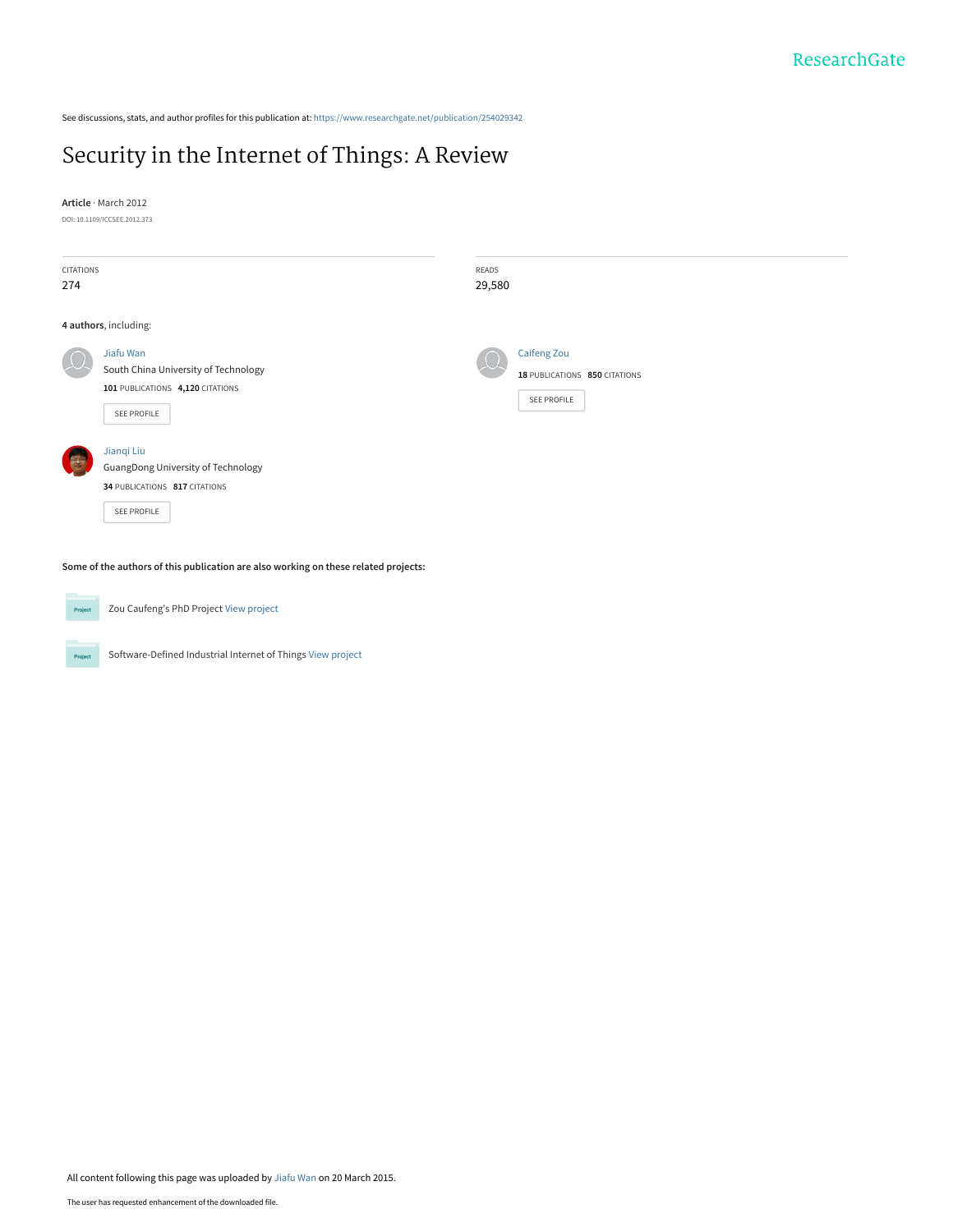# Security in the Internet of Things: A Review

Hui Suo<sup>a</sup>, Jiafu Wan<sup>a,b,\*</sup> <sup>a</sup> College of Information Engineering Guangdong Jidian Polytechnic Guangzhou, China suohui79@163.com

*Abstract* **— In the past decade, internet of things (IoT) has been a focus of research. Security and privacy are the key issues for IoT applications, and still face some enormous challenges. In order to facilitate this emerging domain, we in brief review the research progress of IoT, and pay attention to the security. By means of deeply analyzing the security architecture and features, the security requirements are given. On the basis of these, we discuss the research status of key technologies including encryption mechanism, communication security, protecting sensor data and cryptographic algorithms, and briefly outline the challenges.** 

*Keywords - internet of things; security; privacy; confidentiality; challenges* 

#### I. INTRODUCTION

 The term, internet of things (IoT) that refers to uniquely identifiable objects, things, and their virtual representations in an internet-like structure, was first proposed in 1998 [1]. In recent years, the concept of IoT has become particularly popular through some representative applications (e. g., smart electric meter reading, greenhouse monitoring, telemedicine monitoring, and intelligent transportation). Usually, IoT has four major components including sensing, heterogeneous access, information processing, applications and services, and additional components such as security and privacy.

Nowadays, the IoT as a buzzword is widely known, subsequent industry applications related to the IoT will arise, for example cyber-transportation systems (CTS), cyber-physical systems (CPS), and machine-to-machine (M2M) communications [2].

As to the security, the IoT will be faced with more severe challenges. There are the following reasons: 1) the IoT extends the 'internet' through the traditional internet, mobile network and sensor network and so on, 2) every 'thing' will be connected to this 'internet', and 3) these 'things' will communicate with each other. Therefore, the new security and privacy problems will arise. We should pay more attention to the research issues for confidentiality, authenticity, and integrity of data in the IOT.

At this stage, the ambient intelligence and autonomous control are not part of the original concept of IoT. With the development of advanced network techniques, distributed multi-agent control and cloud computing, there is a shift integrating the concepts of IoT and autonomous control in M2M research to produce an evolution of M2M in the form of CPS. CPS mainly focuses on intelligentizing interaction,

Caifeng Zou<sup>a</sup>, Jianqi Liu<sup>a</sup> **b** School of Computer Science and Engineering South China University of Technology Guangzhou, China \* Corresponding author, jiafu\_wan@ieee.org

interactive applications, distributed real-time control, crosslayer optimization, cross-domain optimization, etc. Therefore, some new technologies and methodologies should be developed to meet the higher requirements in terms of reliability, security and privacy [3].

# II. PAY ATTENTION TO SECURITY IN IOT

The security of information and network should be equipped with these properties such as identification, confidentiality, integrality and undeniability. Different from internet, the IoT will be applied to the crucial areas of national economy, e.g., medical service and health care, and intelligent transportation, thus security needs in the IoT will be higher in availability and dependability.

## *A. Secure Archetecture*

In general, the IoT can be divided into four key levels [4]. Fig. 1 shows that the level architecture of the IoT.



The most basic level is the perceptual layer (also known as recognition layer), which collects all kinds of information through physical equipment and identifies the physical world, the information includes object properties, environmental condition etc; and physical equipments include RFID reader, all kinds of sensors, GPS and other equipments. The key component in this layer is sensors for capturing and representing the physical world in the digital world.

The second level is network layer. Network layer is responsible for the reliable transmission of information from perceptual layer, initial processing of information, classification and polymerization. In this layer the information transmission is relied on several basic networks, which are the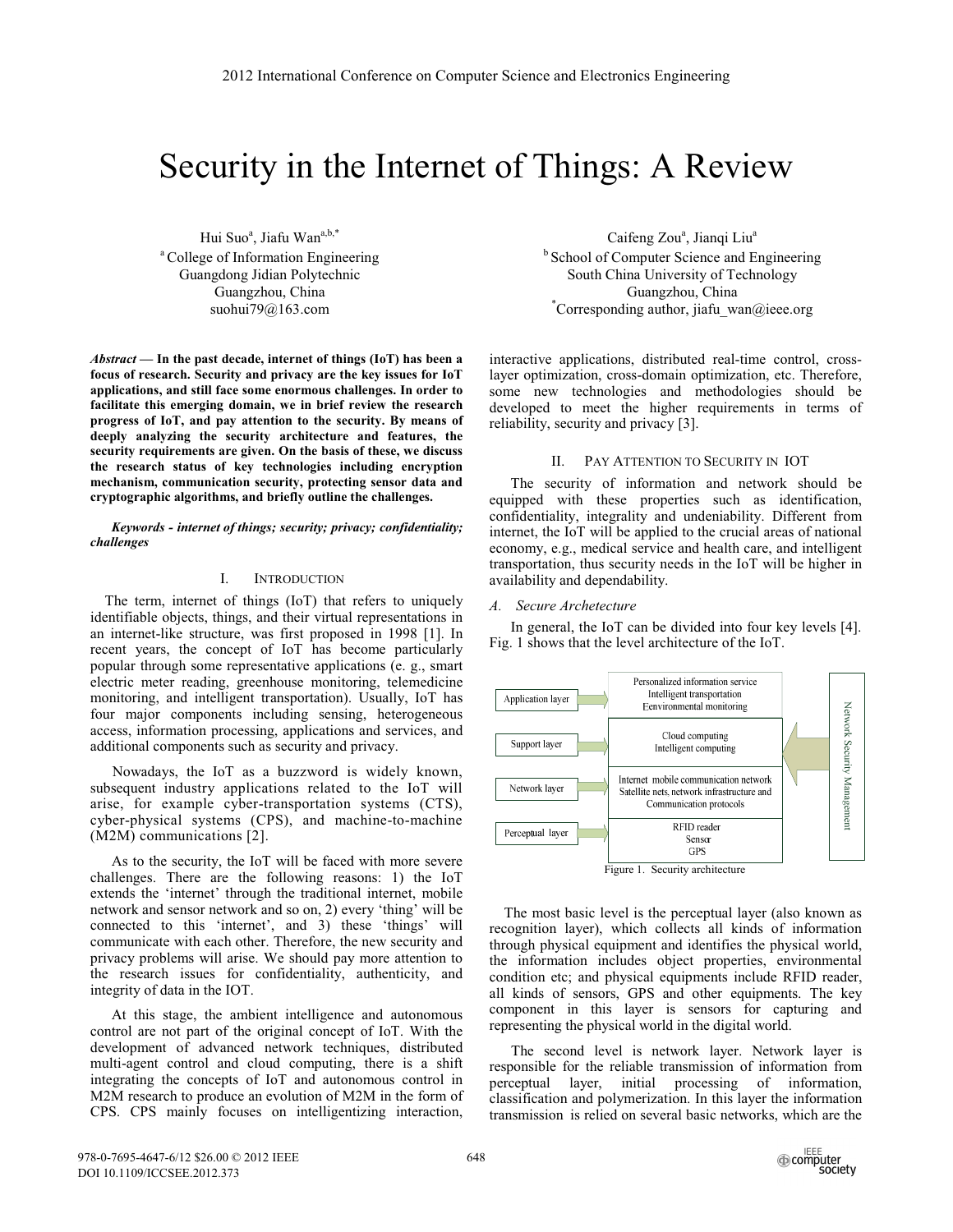internet, mobile communication network, satellite nets, wireless network, network infrastructure and communication protocols are also essential to the information exchange between devices

 The third level is support layer. Support layer will set up a reliable support platform for the application layer, on this support platform all kind of intelligent computing powers will be organized through network grid and cloud computing. It plays the role of combining application layer upward and network layer downward.

The application layer is the topmost and terminal level. Application layer provides the personalized services according to the needs of the users. Users can access to the internet of thing through the application layer interface using of television, personal computer or mobile equipment and so on.

Network security and management play an important role in above each level. Then we will analysis the security features.

# *B. Security Features*

*a) Perceptual Layer:* Usually perceptual nodes are short of computer power and storage capacity because they are simple and with less power. Therefore it is unable to apply frequency hopping communication and public key encryption algorithm to security protection. And it is very difficult to set up security protection system. Meanwhile attacks from the external network such as deny of service also bring new security problems. In the other hand sensor data still need the protection for integrity, authenticity and confidentiality.

*b) Network Layer:* Although the core network has relatively complete safety protection ability, but Man-in-the-Middle Attack and counterfeit attack still exist, meanwhile junk mail and computer virus cannot be ignored, a large number of data sending cause congestion. Therefore security mechanism in this level is very important to the IoT.

*c) Support Layer:* Do the mass data processing and intelligent decision of network behavior in this layer, intelligent processing is limited for malicious information, so it is a challenge to improve the ability to recognize the malicious information.

*d) Application Layer:* In this level security needs for different application environment are different, and data sharing is that one of the characteristics of application layer, which creating problems of data privacy, access control and disclosure of information[4,10].

#### *C. Security Requirements*

According to the above analysis, we can summarize the security requirements for each level in the following, as shown in Fig. 2.

*a) Perceptual Layer:* At first node authentication is necessary to prevent illegal node access; secondly to protect the confidentiality of information transmission between the nodes, data encryption is absolute necessity; and before the data encryption key agreement is an important process in advance; the stronger are the safety measures, the more is consumption of resources, to solve this problem, lightweight encryption technology becomes important, which includes Lightweight cryptographic algorithm and lightweight cryptographic protocol. At the same time the integrity and authenticity of sensor data is becoming research focus, we will discuss this question more in-depth in the next section.

*b) Network Layer:* In this layer existing communication security mechanisms are difficult to be applied. Identity authentication is a kind of mechanism to prevent the illegal nodes, and it is the premise of the security mechanism, confidentiality and integrality are of equal importance, thus we also need to establish data confidentiality and integrality mechanism. Besides distributed denial of service attack (DDoS) is a common attack method in the network and is particularly severe in the internet of thing, so to prevent the DDOS attack for the vulnerable node is another problem to be solved in this layer.

*c) Support Layer:* Support layer needs a lot of the application security architecture such as cloud computing and secure multiparty computation, almost all of the strong encryption algorithm and encryption protocol, stronger system security technology and anti-virus.

*d) Application Layer:* To solve the security problem of application layer, we need two aspects. One is the authentication and key agreement across the heterogeneous network, the other is user's privacy protection. In addition, education and management are very important to information security, especially password management [4,10].

In summary security technology in the IoT is very important and full of challenges. In other hands laws and regulations issues are also significant, we will discuss this problem in the following.



Figure 2. Security requirements in each level

#### III. RESEARCH STATE OF CRUCIAL TECHNOLOGIES

Now, we will look into the state of research for the security requirements in Section II, and further detail on encryption mechanism, communication security, protecting sensor data, and cryptographic algorithm in the following subsections.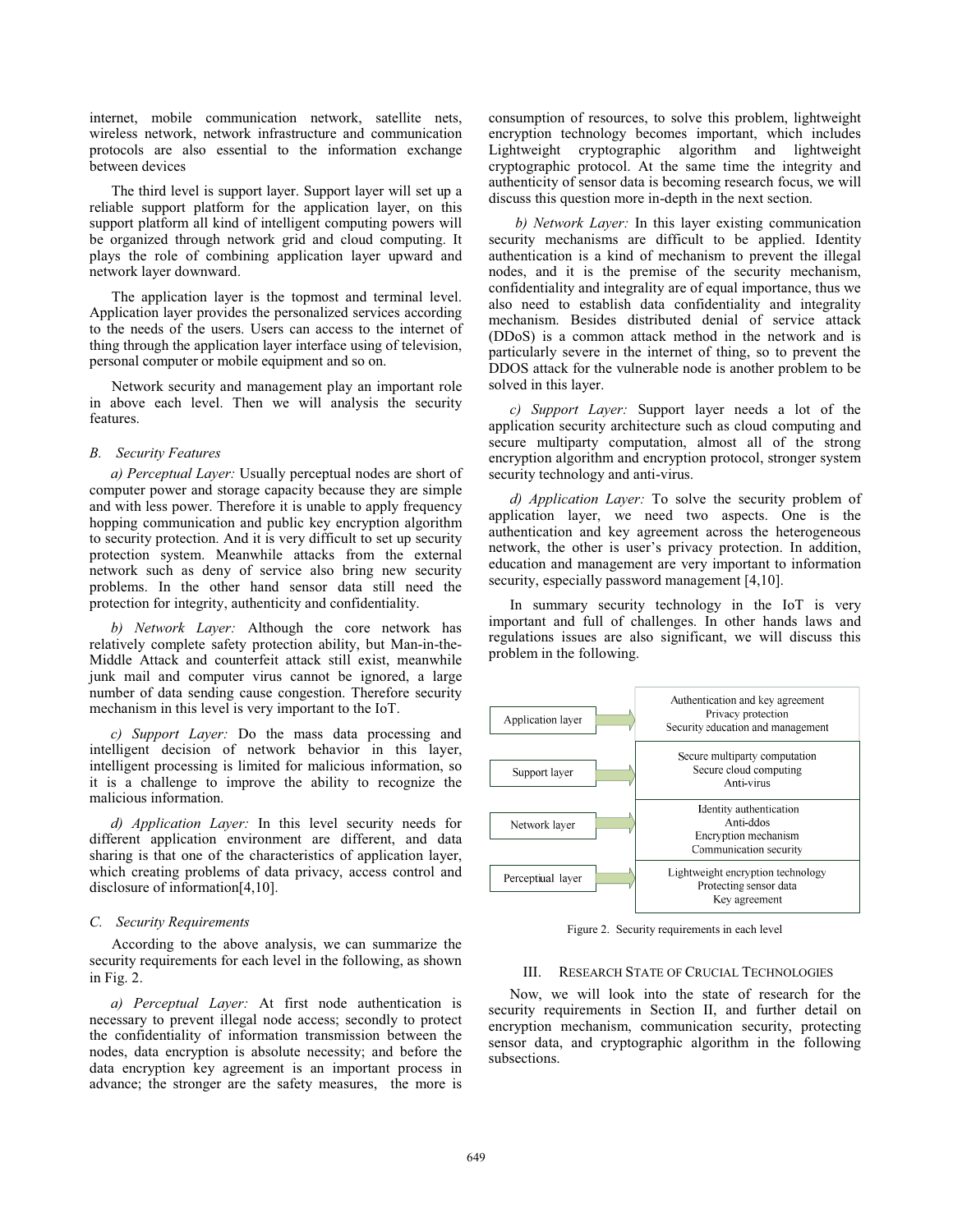## *A. Encryption Mechanism*

In the traditional network layer we adopt by-hop encryption mechanism, in this way the information is encrypted in the transmission process, but it needs to keep plaintext in each node through the decryption and encryption operations. Meanwhile in the traditional application layer encryption mechanism is end-to-end encryption, that is, the information only is explicit for the sender and the receiver, and in the transmission process and forwarding nodes it will be always encrypted.

In the IoT network layer and application layer connect so closely, so we should choose between by-hop and end-to-end encryption. If we adopt by-hop encryption, we can only encrypt the links which need be protected, because in the network layer we can apply it to all business, which make different applications safely implemented. In this way, security mechanism is transparent to the business applications, which gives the end users convenience. In the meantime this brings the features of the by-hop full play, such as low latency, high efficiency, low cost, and so on. However, because of the decryption operation in the transmission node, using by-hop encryption each node can get the plaintext message, so by-hop encryption needs high credibility of the transmission nodes [5].

Using the end-to-end encryption, we can choose different security policy according to the type of business, thus it can provide high level security protection to the high security requirements of the business. However, end-to-end encryption can not encrypt the destination address, because each node determines how to transmit messages according to the destination address, which causes it can not hide the source and the destination of the message being transmitted, and bring about malicious attacks [5, 6].

Through the above analysis, we can draw a conclusion: when the security requirement of some business is not very high, we can adopt by-hop encryption protection; when the business needs high-security, then end-to-end encryption is the first choice. So, according to the different requirements we choose alternative encryption mechanism.

Currently, IoT is developing in its primary phase, and the research of safety mechanism is in the blank in the practice, so we have a long way for the research of this domain.

# *B. Communication Security*

At first in communication protocols there are some solutions being established, these solutions can provide integrity, authenticity, and confidentiality for communication, for example: TLS/SSL or IPSec. TLS/SSL is designed to encrypt the link in the transport layer, and IPSec is designed to protect security of the network layer, they can provide integrity, authenticity, and confidentiality in the each layer. And the needs of privacy also have been come up with but unfortunately are not in wide use.

Then communication security mechanisms are also seldom applied nowadays. Because in the IoT small devices are less processing power, this leads that communication security is often weak. Meanwhile in the IoT, the core network is always the current or next-generation Internet, most of the information will be transmitted through the Internet. So DDoS still exists and is a very severe problem. These botnets and DDoS attacks will destroy the availability of communication. When lager-scale or organized DDoS attacks happen, how to do the disaster recovery is highly significant, so we need pay more attention to researching better preventive measures and disaster recovery mechanisms[8].

#### *C. Protecting Sensor Data*

Just like that we said in part II, the integrity and authenticity of sensor data is becoming research focus, and confidentiality of sensor data is a lower demand because when an attacker can just place its own sensor physically near, he can sense the same values. So at the sensor itself the confidentiality need is relatively low [8].

The other main research target in sensors is privacy, and privacy is also a major problem. We should adopt the mechanisms to protect the privacy of humans and objects in the physical world. Most times people are often unaware of sensors in their life, so we need to set up regulations to preserve the privacy of people. In the literature [7], several guidelines are given to solve this problem in the design phase: at first users must know that they are being sensed, the second users must be able to choose whether they are being sensed or not, the third users must be able to remain anonymous. When the user has no realization of these guidelines, that regulations must be made [8].

#### *D. Cryptographic Algorithms*

So far there is a well known and widely trusted suite of cryptographic algorithms applied to internet security protocols such as table 1.

| Algorithm                                                         | <b>Purpose</b>                      |
|-------------------------------------------------------------------|-------------------------------------|
| Advanced encryption standard (AES)                                | Confidentiality                     |
| Rivest shamir adelman (RSA)/<br>Elliptic curve cryptography (ECC) | Digital signatures key<br>transport |
| Diffie-hellman (DH)                                               | Key agreement                       |
| SHA-1/SHA-256                                                     | Integrality                         |

TABLE 1. A SUITE OF CRYPTOGRAPHIC ALGORITHMS

Usually the symmetric encryption algorithm is used to encrypt data for confidentiality such as the advanced encryption standard (AES) block cipher; the asymmetric algorithm is often used to digital signatures and key transport , frequently-used algorithm is the rivest shamir adelman (RSA); the diffie-hellman (DH) asymmetric key agreement algorithm is used to key agreement; and the SHA-1 and SHA-256 secure hash algorithms will be applied for integrality. Another significant asymmetric algorithm is known as elliptic curve cryptography (ECC), ECC can provide equal safety by use of shorter length key, the adoption of ECC has been slowed and maybe be encouraged recently [9].

To implement these cryptographic algorithms available resources are necessary such as processor speed and memory.